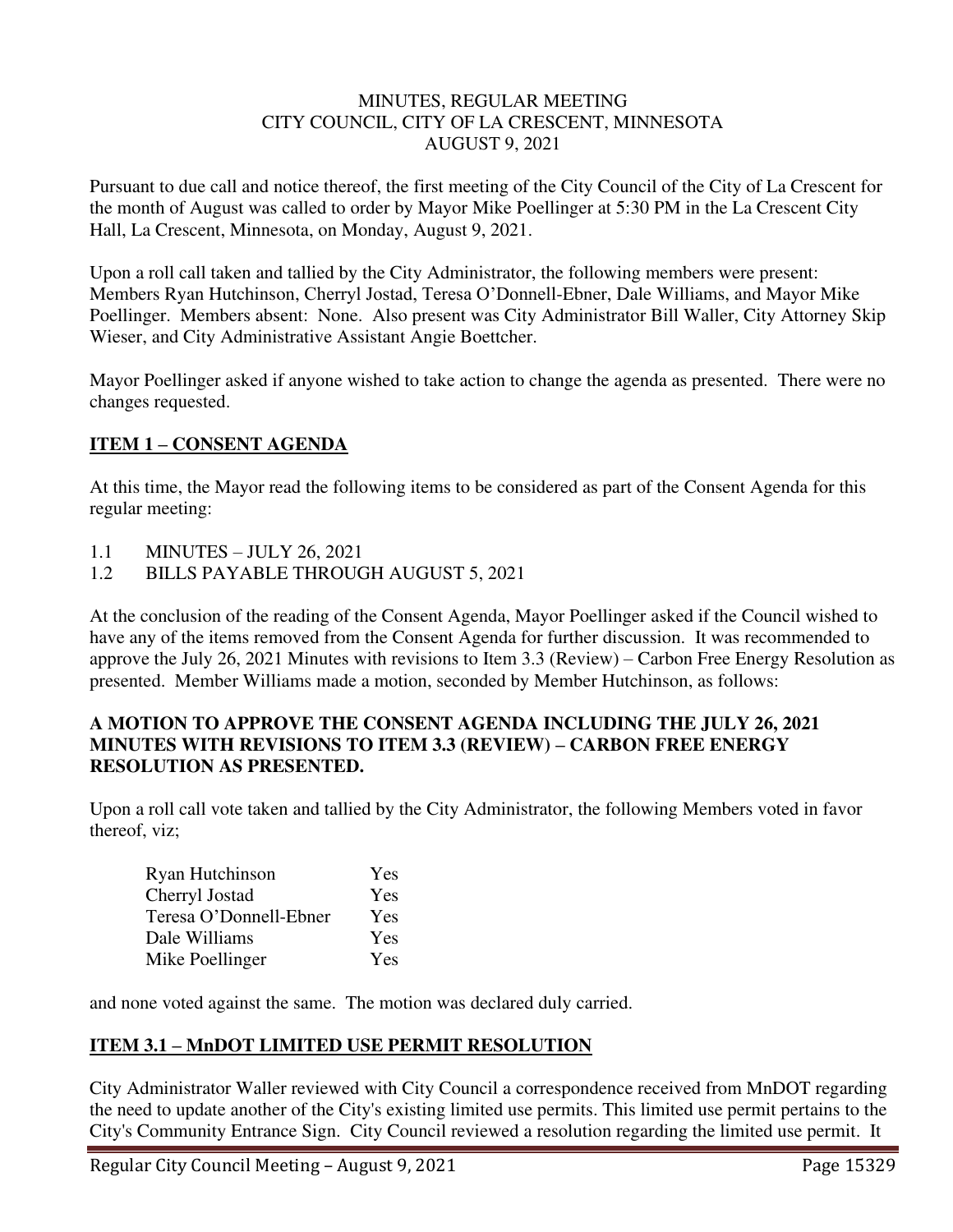was recommended to City Council to adopt the resolution. Following review and discussion, Member O'Donnell-Ebner introduced the following resolution and moved its passage and adoption:

## **RESOLUTION NO. 08-21-27**

#### **A RESOLUTION TO ENTER INTO A LIMITED USE PERMIT WITH THE STATE OF MINNESOTA, DEPARTMENT OF TRANSPORTATION**

IT IS RESOLVED that the City of La Crescent, Minnesota, enter into Limited Use Permit No. 2805-0051 with the State of Minnesota, Department of Transportation for the following purposes:

To provide for maintenance and use by the City of La Crescent upon, along and adjacent to Trunk Highway No. 61 and limits of which are defined in said Limited Use Permit.

IT IS FURTHER RESOLVED by the City Council of the City of La Crescent, Minnesota that the Mayor and the City Administrator are authorized to execute the Limited Use Permit.

ADOPTED this 9<sup>th</sup> day of August, 2021.

SIGNED:

Mayor

 $\overline{\phantom{a}}$  , and the contract of the contract of the contract of the contract of the contract of the contract of the contract of the contract of the contract of the contract of the contract of the contract of the contrac

ATTEST:

\_\_\_\_\_\_\_\_\_\_\_\_\_\_\_\_\_\_\_\_\_\_\_\_\_\_\_\_\_ City Administrator

The motion for the adoption of the foregoing resolution was duly seconded by Member Hutchinson and upon a roll call vote taken and tallied by the City Administrator, all Members present voted in favor thereof, viz;

| Ryan Hutchinson        | Yes |
|------------------------|-----|
| Cherryl Jostad         | Yes |
| Teresa O'Donnell-Ebner | Yes |
| Dale Williams          | Yes |
| Mike Poellinger        | Yes |

and none voted against the same. The motion was declared duly carried and the resolution duly passed and adopted.

## **ITEM 3.2 – WILDWOOD STORMWATER AGREEMENT**

City Attorney Wieser reviewed with City Council that the property owners have signed the Wildwood Stormwater settlement agreement and release, paid their portion of the project costs, and the project is now set to proceed. This item was informational, and no action was taken.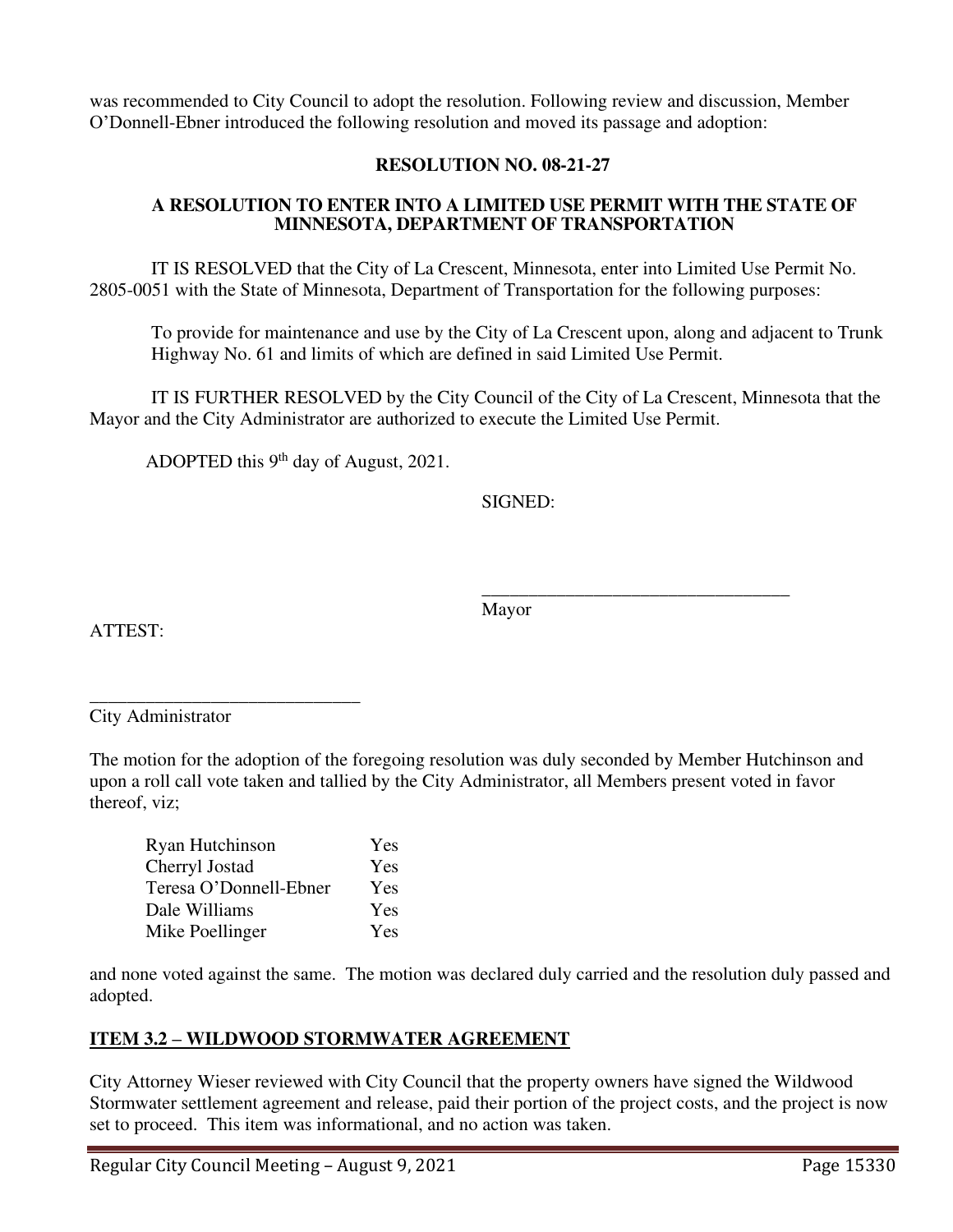## **ITEM 3.3 – AGENDA REQUEST – CEMETERY TRANSFER**

City Attorney Wieser reviewed with City Council an agenda request regarding the transfer of the Prospect Hill and Toledo Cemeteries to the City of La Crescent. City Council also reviewed a research memo from the League of Minnesota Cities regarding cemetery regulations. City Attorney Wieser reviewed the applicable State statutes with the City Council. Leon Thicke and Peg Senn Wansley addressed City Council regarding the transfer. Following discussion, Member Williams made a motion, seconded by Member O'Donnell-Ebner, as follows:

### **MOTION TO ESTABLISH A COMMITTEE AND APPOINT MAYOR MIKE POELLINGER AND COUNCIL MEMBER DALE WILLIAMS TO REVIEW OPTIONS REGARDING THE TRANSFER OF THE PROSPECT HILL AND TOLEDO CEMETERIES TO THE CITY OF LA CRESCENT.**

Upon a roll call vote taken and tallied by the City Administrator, the following Members voted in favor thereof, viz;

| Teresa O'Donnell-Ebner | Yes |
|------------------------|-----|
| Dale Williams          | Yes |
| Mike Poellinger        | Yes |

and Member Cherryl Jostad voted against the same. Member Ryan Hutchinson abstained from voting. The motion was declared duly carried by a 3-1 vote.

## **ITEM 3.4 – HAZARDOUS BUILDING DEMOLITION PROPOSALS**

City Attorney Wieser reviewed with City Council information regarding the property located at 226 3rd Street North in the City of La Crescent being determined to be a hazardous building. City Council reviewed a copy of the Court Order. City Council also reviewed proposals the City received to remove the structure. They included the following: Zenke, Incorporated - \$26,899.56; and VanGundy Excavating, LLP - \$39,500.00. It was recommended to City Council to accept the proposal submitted by Zenke, Incorporated in the amount of \$26,899.56, and amend the 2021 general fund budget to reflect this expenditure. City Attorney Wieser also reviewed the process for the City to recover the costs associated with the removal of the structure. Following discussion, Member O'Donnell-Ebner made a motion, seconded by Member Jostad, as follows:

#### **MOTION TO ACCEPT THE PROPOSAL SUBMITTED BY ZENKE, INCORPORATED IN THE AMOUNT OF \$26,899.56 TO REMOVE THE HAZARDOUS BUILDING LOCATED AT 226 3RD STREET NORTH, AND AMEND THE 2021 GENERAL FUND BUDGET TO REFLECT THIS EXPENDITURE.**

Upon a roll call vote taken and tallied by the City Administrator, the following Members voted in favor thereof, viz;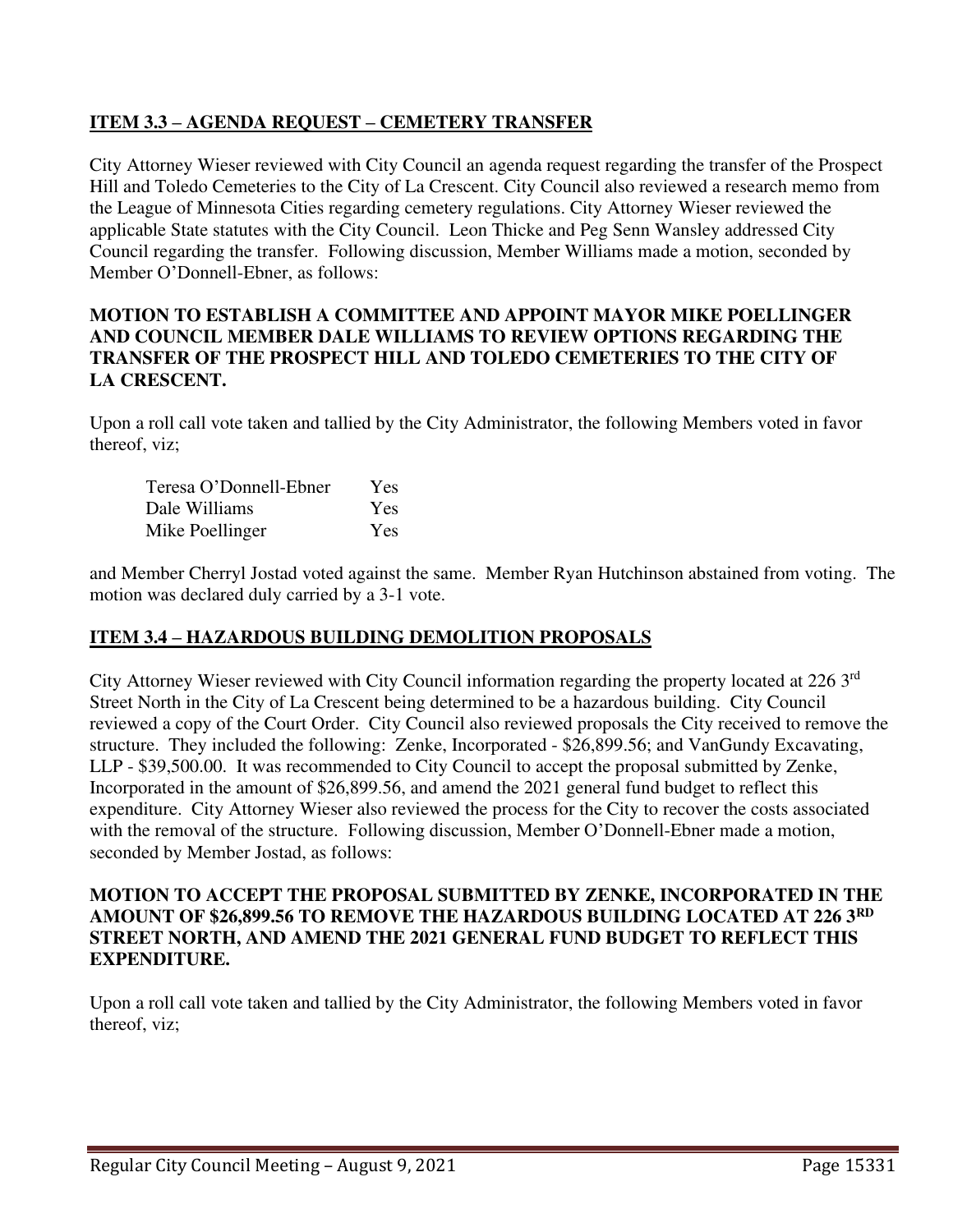| Ryan Hutchinson        | Yes |
|------------------------|-----|
| Cherryl Jostad         | Yes |
| Teresa O'Donnell-Ebner | Yes |
| Dale Williams          | Yes |
| Mike Poellinger        | Yes |

and none voted against the same. The motion was declared duly carried.

# **ITEM 3.5 – ANNEXATION REVIEW/UPDATE**

City Attorney Wieser updated City Council on the annexation of the properties located in Crescent Valley that are still in La Crescent Township. City Council also reviewed a map of these properties. This item was informational, and no action was taken.

# **ITEM 3.6 – MnDPS – DRIVERS EXAM LEASE AGREEMENT**

City Administrator Waller reviewed with City Council an e-mail and proposed lease to allow the Department of Public Safety to operate a drivers exam station in the current City Council Chambers. This creates an interesting dilemma for the City of La Crescent. The City has done the preliminary planning on reconfiguring City Hall and relocating the Motor Vehicle License Office into a majority of the current City Council Chambers. Due to the cost and availability of materials, along with the availability of contractors, to date the City has not moved forward on the proposed plan. The service provided by offering drivers exams at City Hall is convenient and well received by residents of this community. If the offices at City Hall are reconfigured, there is no other existing space in the current building that could be used to provide drivers exams. It was the consensus of City Council to follow-up with the MN Department of Public Safety about other alternatives and to have this item placed on the next City Council agenda.

# **ITEM 3.7 – ROTARY BIKE RIDE**

City Council reviewed a memo from La Crescent Police Chief Doug Stavenau and a correspondence from Ellen Krenz of the La Crescent Rotary Club regarding the Apple Blossom Bike Tour on August 14, 2021. Five rides are offered, all leaving from Abnet Field. Some bicyclists will leave before the official start at 8:00 am, but the bulk of the riders will leave at 8:00 am. The riders on the 16-mile route will leave Abnet Field at 14<sup>th</sup> Street and travel along Highway 61 to the Dresbach Travel Center to ride along the Mississippi River to Dakota and back. The Rotary Club is requesting assistance from the Police Department to help bikers safely cross the traffic on Highway 61 at South 14<sup>th</sup> Street at 8:00 am. It was recommended to City Council to approve the La Crescent Police Department in assisting with the bicyclist crossing U.S. Hwy 16 at South 14th Street. Disruption to normal traffic flow is anticipated to be minimal. Following discussion, Member Hutchinson made a motion, seconded by Member Jostad, as follows:

## **MOTION TO APPROVE THE LA CRESCENT POLICE DEPARTMENT IN ASSISTING WITH THE BICYCLIST CROSSING U.S. HWY 16 AT SOUTH 14TH STREET FOR THE LA CRESCENT ROTARY CLUB HOSTED APPLE BLOSSOM BIKE TOUR ON AUGUST 14, 2021 AT 8:00 AM.**

Upon a roll call vote taken and tallied by the City Administrator, the following Members voted in favor thereof, viz;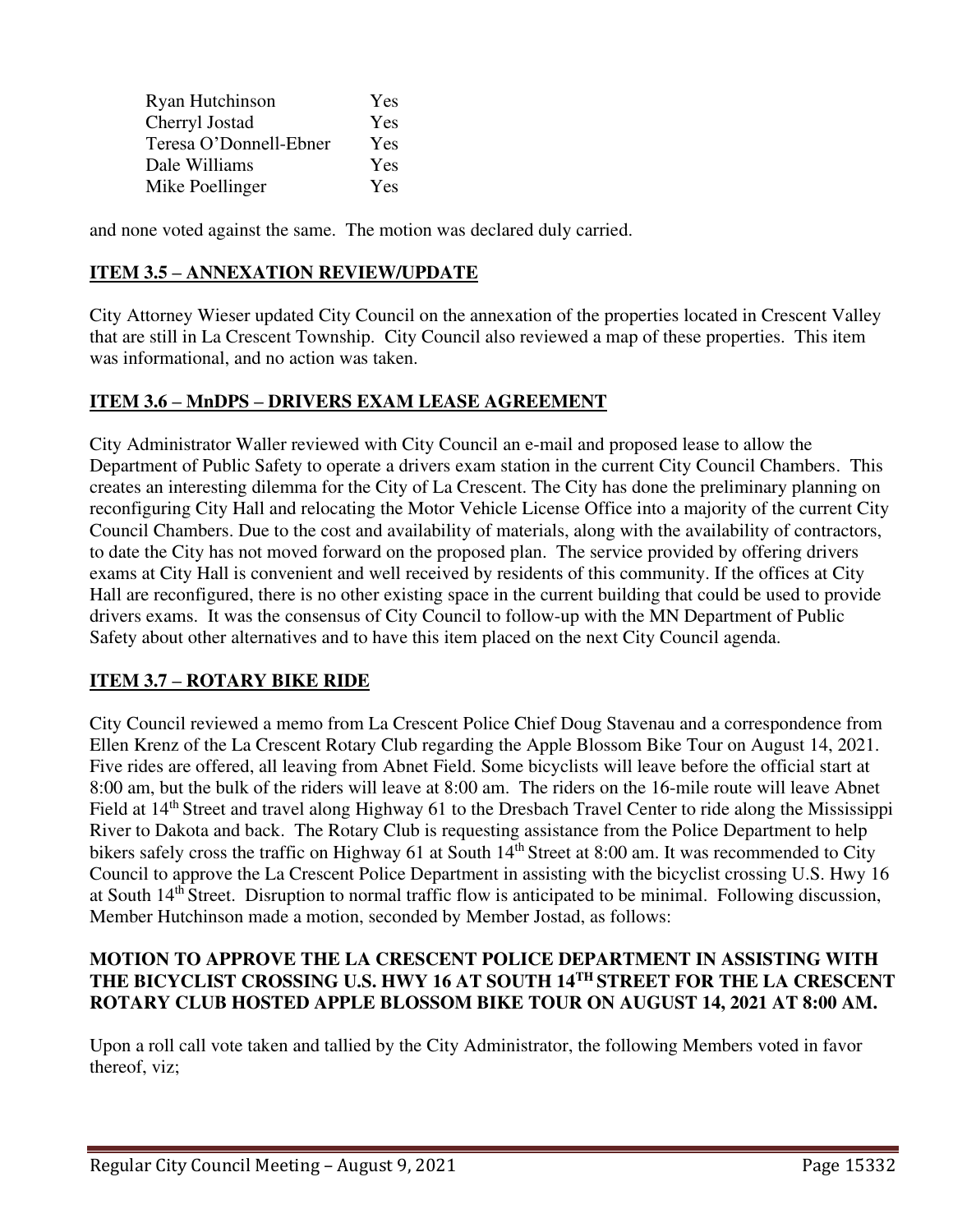| Ryan Hutchinson        | Yes |
|------------------------|-----|
| Cherryl Jostad         | Yes |
| Teresa O'Donnell-Ebner | Yes |
| Dale Williams          | Yes |
| Mike Poellinger        | Yes |

and none voted against the same. The motion was declared duly carried.

### **ITEM 3.8 – AUTHORIZE EXPENDITURE – COVID REVIEW**

City Administrator Waller reviewed with City Council this item that was discussed at the last City Council meeting. It was recommended to City Council to approve hiring Ryan Stotts to prepare a written narrative, including a timeline and interviews, of the City's experiences to date during the COVID-19 pandemic. The estimated cost is between \$1,500 and \$2,000. There are funds in the City Council's discretionary portion of the budget for this expenditure. Following discussion, Member O'Donnell-Ebner made a motion, seconded by Member Williams, as follows:

### **MOTION TO APPROVE HIRING RYAN STOTTS TO PREPARE A WRITTEN NARRATIVE, INCLUDING A TIMELINE AND INTERVIEWS, OF THE CITY'S EXPERIENCES TO DATE DURING THE COVID-19 PANDEMIC AT A COST NOT TO EXCEED \$2,000.00 AND TO USE FUNDS IN THE CITY COUNCIL'S DISCRETIONARY PORTION OF THE BUDGET FOR THIS EXPENDITURE.**

Upon a roll call vote taken and tallied by the City Administrator, the following Members voted in favor thereof, viz;

| Ryan Hutchinson        | Yes |
|------------------------|-----|
| Cherryl Jostad         | Yes |
| Teresa O'Donnell-Ebner | Yes |
| Dale Williams          | Yes |
| Mike Poellinger        | Yes |

and none voted against the same. The motion was declared duly carried.

## **ITEM 3.9 – DONATION RESOLUTION**

City Council reviewed a Resolution regarding the acceptance of donations to the City for the month of July, 2021. Following review and discussion, Member Jostad introduced the following resolution and moved its passage and adoption:

## **RESOLUTION NO. 08-21-28**

## **RESOLUTION ACCEPTING DONATIONS MADE TO THE CITY OF LA CRESCENT IN JULY, 2021**

 WHEREAS, the following donations were made to the City of La Crescent in the month of July, 2021: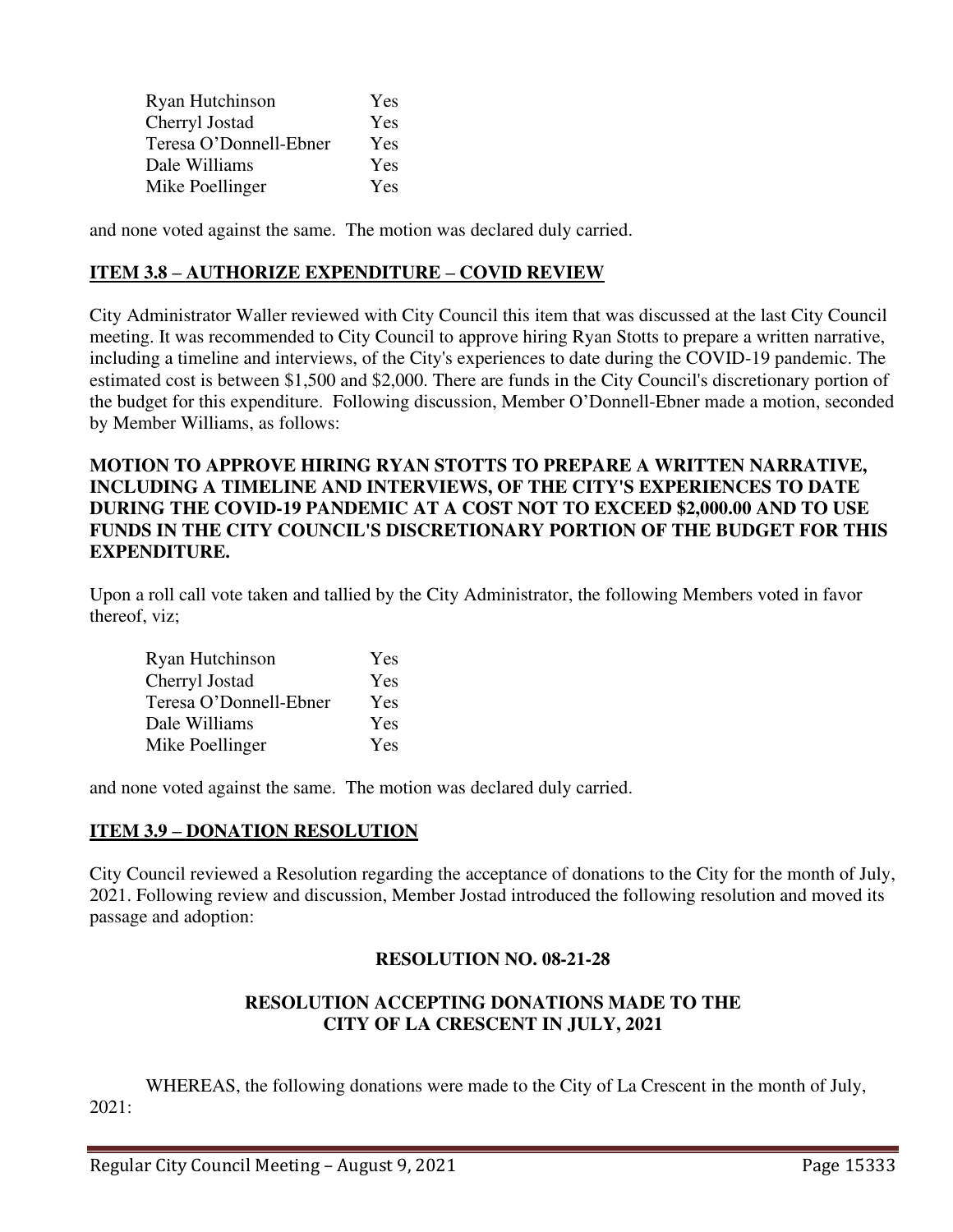- 1. Doug Albrecht wishes to donate \$1,000.00 to the La Crescent Fire Department for departmental purposes.
- 2. Breyer's Sales & Services wishes to donate \$100.00 to the La Crescent Police Department for Neighbor's Night Out.
- 3. Voss & Sons Construction wishes to donate \$125.00 to the La Crescent Police Department for Neighbor's Night Out.
- 4. Wieser Law Office wishes to donate \$75.00 to the La Crescent Police Department for Neighbor's Night Out.
- 5. Sons of Norway wishes to donate \$50.00 to the La Crescent Fire Department for departmental purposes.
- 6. Pat's Insurance Agency wishes to donate \$150.00 to the La Crescent Police Department for Neighbor's Night Out.
- 7. GreatBigOutlet.com wishes to donate \$200.00 to the La Crescent Police Department for Neighbor's Night Out.
- 8. Wieser Precast Doric Vault wishes to donate \$200.00 to the La Crescent Police Department for Neighbor's Night Out.
- 9. Tom Niebeling Landscaping wishes to donate \$25.00 to the La Crescent Police Department for Neighbor's Night Out.
- 10. Crest Precast wishes to donate \$500.00 to the La Crescent Police Department for Neighbor's Night Out.
- 11. Zenke, Inc. wishes to donate \$100.00 to the La Crescent Police Department for Neighbor's Night Out.
- 12. Ryan Quanrud wishes to donate \$100.00 to the La Crescent Police Department for Neighbor's Night Out.
- 13. Destination Dental wishes to donate \$200.00 to the La Crescent Police Department for Neighbor's Night Out.
- 14. Peace Mind Counseling wishes to donate \$250.00 to the La Crescent Police Department for Neighbor's Night Out.

 NOW, THEREFORE, BE IT RESOLVED that the City Council of the City of La Crescent hereby accepts the donations stated above.

ADOPTED this  $9<sup>th</sup>$  day of August, 2021.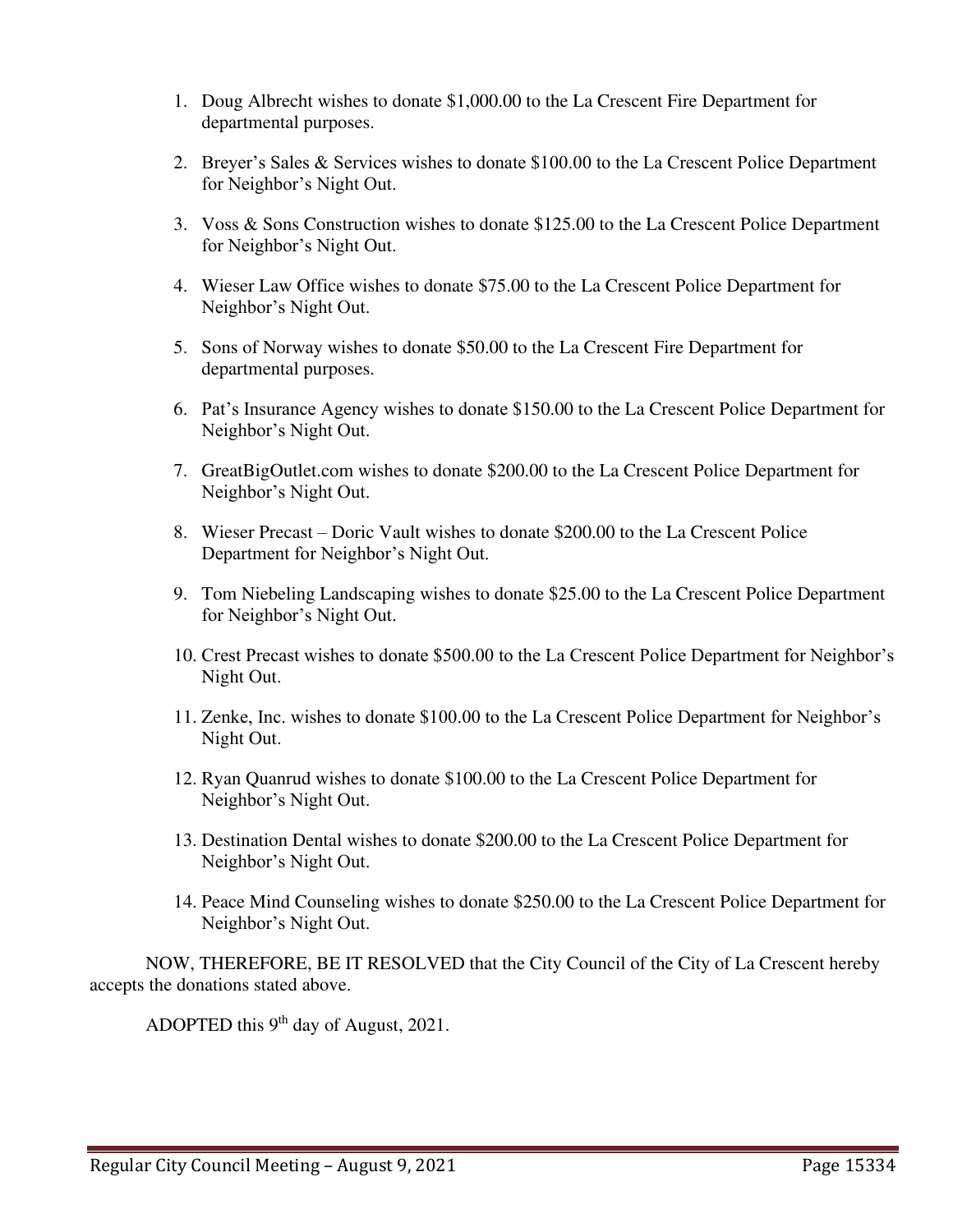SIGNED:

Mayor

 $\frac{1}{\sqrt{2\pi}}$  , which is a set of the set of the set of the set of the set of the set of the set of the set of the set of the set of the set of the set of the set of the set of the set of the set of the set of the set of

# ATTEST:

\_\_\_\_\_\_\_\_\_\_\_\_\_\_\_\_\_\_\_\_\_\_\_\_\_\_\_\_\_ City Administrator

The motion for the adoption of the foregoing resolution was duly seconded by Member O'Donnell-Ebner and upon a roll call vote taken and tallied by the City Administrator, all Members present voted in favor thereof, viz;

| Ryan Hutchinson        | Yes        |
|------------------------|------------|
| Cherryl Jostad         | Yes        |
| Teresa O'Donnell-Ebner | <b>Yes</b> |
| Dale Williams          | Yes        |
| Mike Poellinger        | <b>Yes</b> |

and none voted against the same. The motion was declared duly carried and the resolution duly passed and adopted.

# **ITEM 5.1 – MAYOR'S COMMENTS – RECOGNITION CERTIFICATES**

City Council reviewed Recognition Certificates to Linda Larson, La Crescent City Planning Commission Member, and Mike Limberg, La Crescent City Park and Recreation Commission Member, for their years of service to the community. No action taken.

# **ITEM 6.1 – EXPLORE LA CROSSE**

City Council reviewed the Agenda from the July 27, 2021 La Crosse County Convention & Visitors Bureau In Person Board Meeting, which included the Minutes from the June 15, 2021 Online Board Meeting. No action taken.

# **ITEM 6.2 – CHOOSE LA CROSSE**

City Council reviewed the Choose La Crosse.com resource brochure for residents in the Greater La Crosse area. No action taken.

# **ITEM 7.1 – CORRESPONDENCE – MN DEPARTMENT OF HEALTH**

City Council reviewed a correspondence dated June 21, 2021 from the MN Department of Health congratulating La Crescent on the 2020 Community Water Fluoridation 50 Year Award. No action taken.